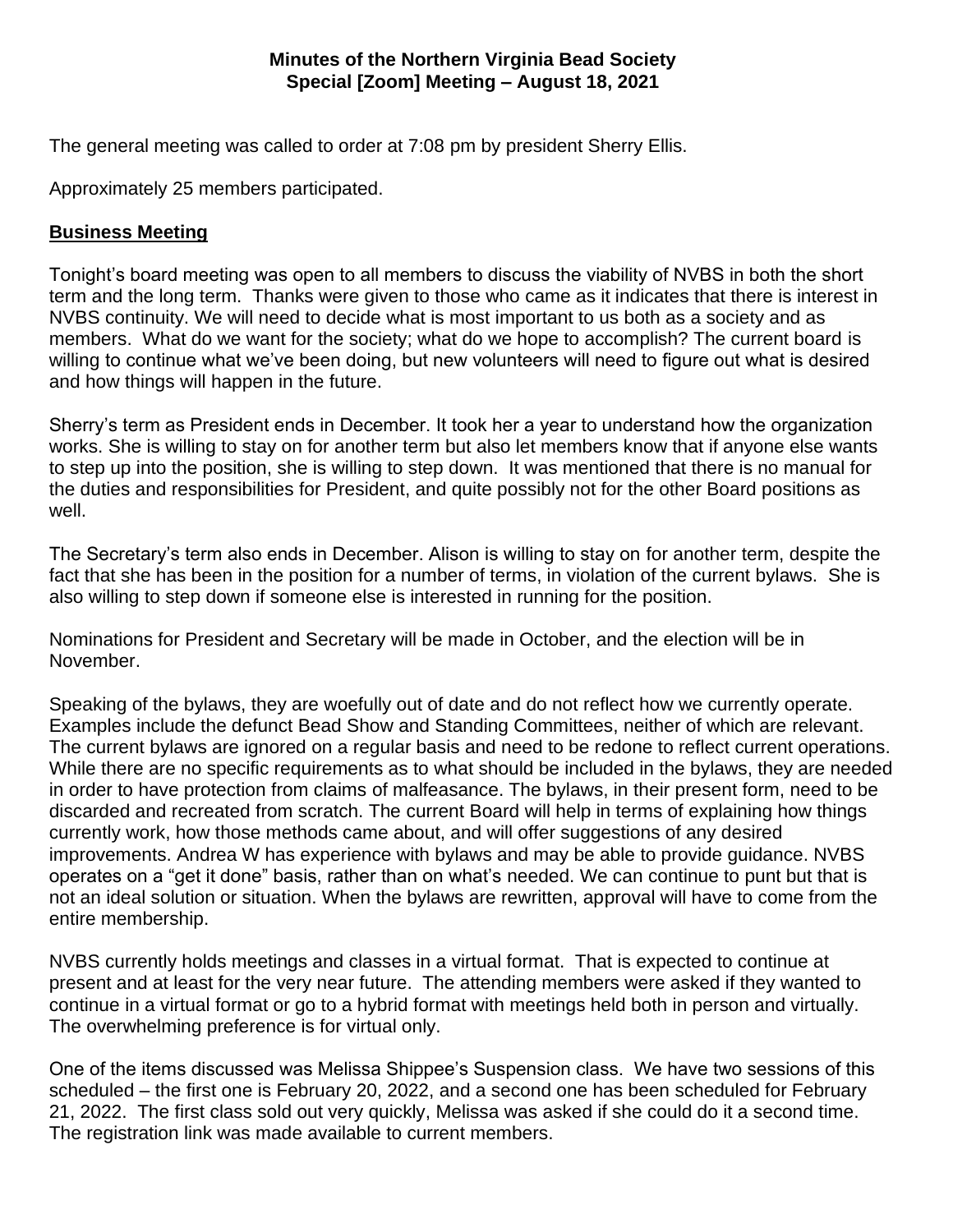Given the pandemic and resulting virtual format, there was discussion about the need to speed up the process of choosing and arranging for classes. Prior to the now-ubiquitous Zooming, the process needs to be much quicker and much more decisive, especially since many teachers are managing their own teaching schedules and offerings without needing to go through a third party, such as a store or bead society.

The website was another topic of discussion. Ours used to be hosted by Yahoo Small Business for the previous ten years, but we want to move it to a different host. We recently began using Wordpress but Yahoo is only giving limited support and has offered the wrong advice. Regarding a new host – there has been some site revision, which may result in the site being down for several days. We need a second Webmaster for better coverage and support for our current Webmaster, Cheryl.

## **Upcoming Events**

September, October and November general meetings have been scheduled for the Vienna Community Center. We cannot book for December until some time in mid- to late- October. We have renewed membership with the Vienna Arts Center and have access there. Depending on the size of the classes and members' desires for in-person and/or virtual classes, it has yet to be determined if there will be in-person classes, and if social distancing can be accommodated. Part of this discussion included Sherry Serafini's projected December event. Sherry will be contacted to find out her preferences. As we have a number of non-local members, it is highly unlikely that we will go to completely in-person classes. The expectation at present is to have either completely virtual events or hybrid events with both an in-person and virtual format. Several non-local members expressed appreciation for being able to join us virtually.

There was also discussion of venue for both meetings and classes. Kathy C. stated correctly that we don't know what the future holds, and won't for some time. She suggested keeping everything virtual for the present, and not paying rental fees. Diane D. replied that if we decide not to use the VCC, we wouldn't get any refunds, only credit toward future rentals, and by declining these rentals may result in our not being able to get any future rentals. The possibility of teaching in someone's home was also mentioned. As far as booking rooms at VCC and/or VAS, it all needs to be done in advance. Although the September meeting will be virtual, the rental fee to VCC is part of the cost of doing business. At some point, NVBS needs a "facility coordinator" to arrange for bookings.

Regarding virtual meetings, we will have to see what kind of equipment the Vienna Community Center can provide. Doris suggested we invest in high quality Zoom equipment, as well as a data plan. That will have to be on hold until we know what VCC Internet capability is before we make any such investment. We also want to make sure we can help the teachers who may or may not have adequate equipment to teach virtually for us.

Also to be decided is the number of meetings desired – virtual 3 to 4 times per year, in person twice a year, or other options.

Another topic is whether or not we want to have a directory, and if so, how should it be handled, especially if a member declines to be included. The closest thing we have to a directory is the Excel spreadsheet used for membership. Sherry will plan to send out requests regarding a directory; whether it will be complete or partial we depend on the members' desires to be included or opt out. A Listserv could be another possibility. Although the directory is only for members, in the past, there were some who abused it.